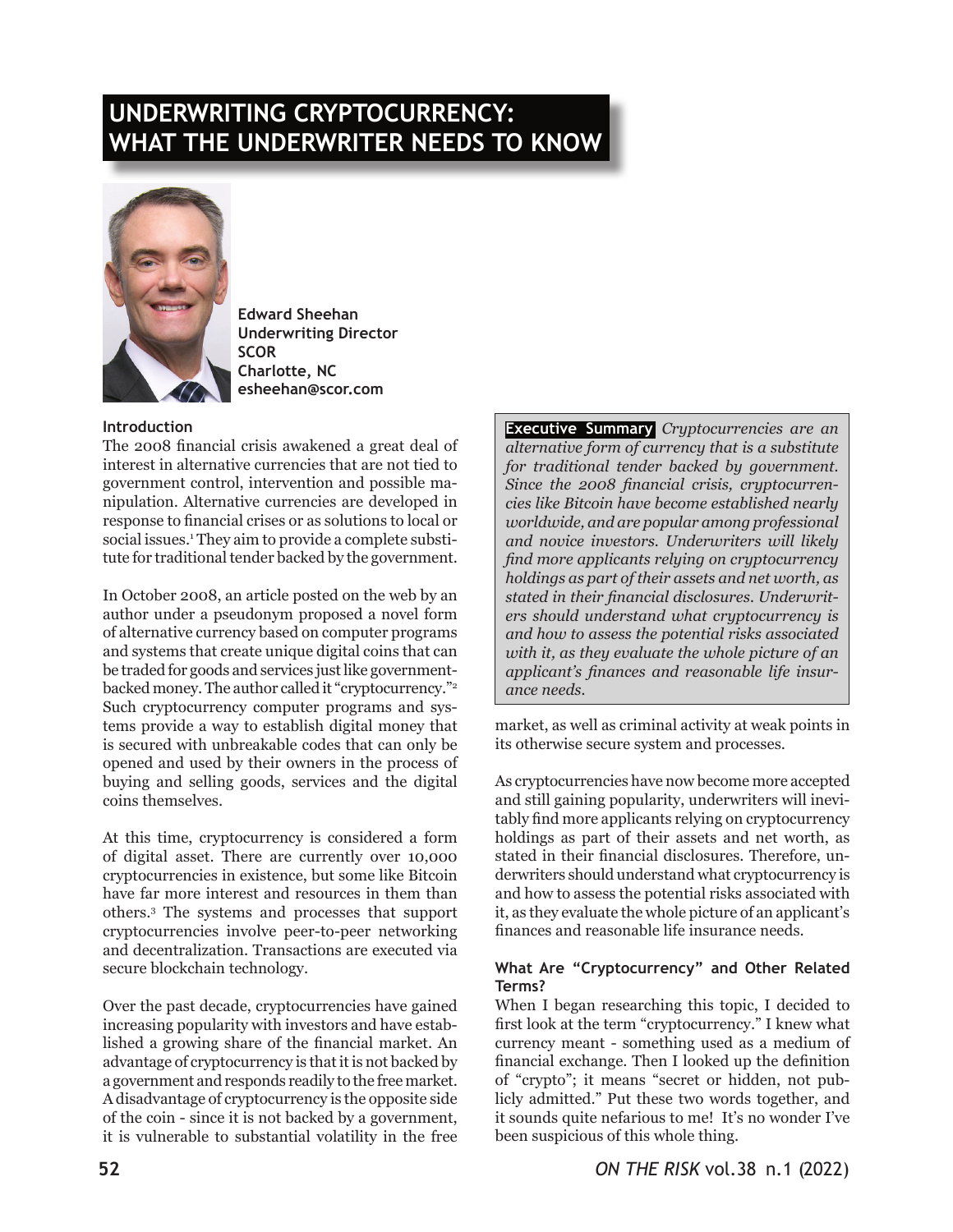All kidding aside, the simplest definition of cryptocurrency I found is "digital money that allows for secure peer-to-peer transactions on the internet."<sup>4</sup> So how is that different than mobile payment systems like Venmo or Paypal? These rely on traditional financial systems for permission to transfer money on existing debit/credit accounts. In contrast, cryptocurrencies are decentralized and do not rely on traditional financial systems. This means that people anywhere in the world can send something like Bitcoin to each other without the involvement of a bank, government or other institution. It is simple, private and flexible.

Another related question frequently asked is "What is blockchain?" Each cryptocurrency transaction is executed using blockchain technology. Similar to a bank's ledger or log of customers' funds going in and coming out of a bank, blockchain is a "digital ledger" which holds a record of all cryptocurrency transactions. It is accessible to everyone at any time with sufficient public information in order to register and document a transaction.

This is where "mining" comes in. What is "mining"? For the blockchain to work, digital currency transactions have to be validated each step of the way. This is done by so called "miners" who modify their computer programs to authenticate each of the transactions by solving complicated mathematical problems to uniquely and securely identify each transaction. This programming task was once completed by individuals. Now the process is far too complex and time-consuming to sustain the necessary unique digital coin identifiers, and usually is performed by commercial enterprises specializing in it.

Cryptocurrency is an asset class that has become increasingly popular with investors, as it is highly volatile and has the ability to appreciate very quickly in reaction to the free market. The opposite is also true when free market forces cause the value of the cryptocurrency to decline or fall very quickly, such as when an overvalued economic bubble for that cryptocurrency bursts.<sup>5</sup>

#### **Why Should Underwriters Be Concerned About Cryptocurrency?**

The growing popularity and secrecy (privacy) aspects of cryptocurrencies have started to attract considerable attention around the world from all sorts of people and groups. There is very little government regulation at this time, but whether cryptocurrency will be viewed as a material asset like an original painting by a famous artist or as a security is still to be determined.<sup>6</sup>

As of the date this article was written, various institutions within the US government have not reached a consensus regarding the regulatory framework for cryptocurrencies.<sup>7</sup> For the time being, they are being viewed as either a security, commodity or currency, depending on whom you ask. The Internal Revenue Service considers cryptocurrencies as property and accordingly subject to applicable federal income tax laws.<sup>8</sup> The Infrastructure Investment and Jobs Act that President Joe Biden signed on November 15, 2021, includes a future reporting requirement for cryptocurrency exchanges to issue a 1099-B.9 This paper trail should assist underwriters with the verification of these types of assets down the road, but it may be a few years before it takes effect.

Many of us know the story of Bitcoin – it was created over a decade ago and initially worth a fraction of a US penny in 2010.<sup>10</sup> By 2016 a Bitcoin was worth about \$700, and a mere 4 years ago a Bitcoin was worth about \$7,000 because there is only a finite supply of Bitcoins that will ever be created. Seven thousand dollars sounds like a great deal by today's standard, right? But this is also the type of volatility in value that has the potential to complicate an underwriter's ability to financially underwrite insurance applicants.

Consider an applicant with \$5,000,000 worth of Bitcoin in September 2020. By April, 14, 2021, that amount would have reached a high of almost \$30,000,000. As of mid-July 2021, that Bitcoin holding would be worth about \$15,000,000. As of December 9, it would be valued around  $$23,000,000$ .<sup>11</sup> It is safe to say that Bitcoin is a volatile investment, and determining an acceptable amount of insurance cover for an applicant with substantial cryptocurrency holding will not be simple. Over-insurance and persistency risks could be present, especially if Bitcoin turns out to be an economic bubble that bursts.

Cryptocurrency has also attracted the eye of criminals; there are many recent headlines involving criminals who were caught using cryptocurrency for illegal activities such as theft, extortion, money laundering and infrastructure vulnerabilities.<sup>12</sup> Although the actual creation of cryptocurrency itself is secure, criminals seek out weak points and vulnerabilities in the process and system to focus their time, energy and resources on gaining access to cryptocurrency assets through hacking and cryptowallet heists using corruption, deception and extortion. We, as underwriters, have to do our best to establish who our applicant is, know our applicant, and determine if any red flags exist.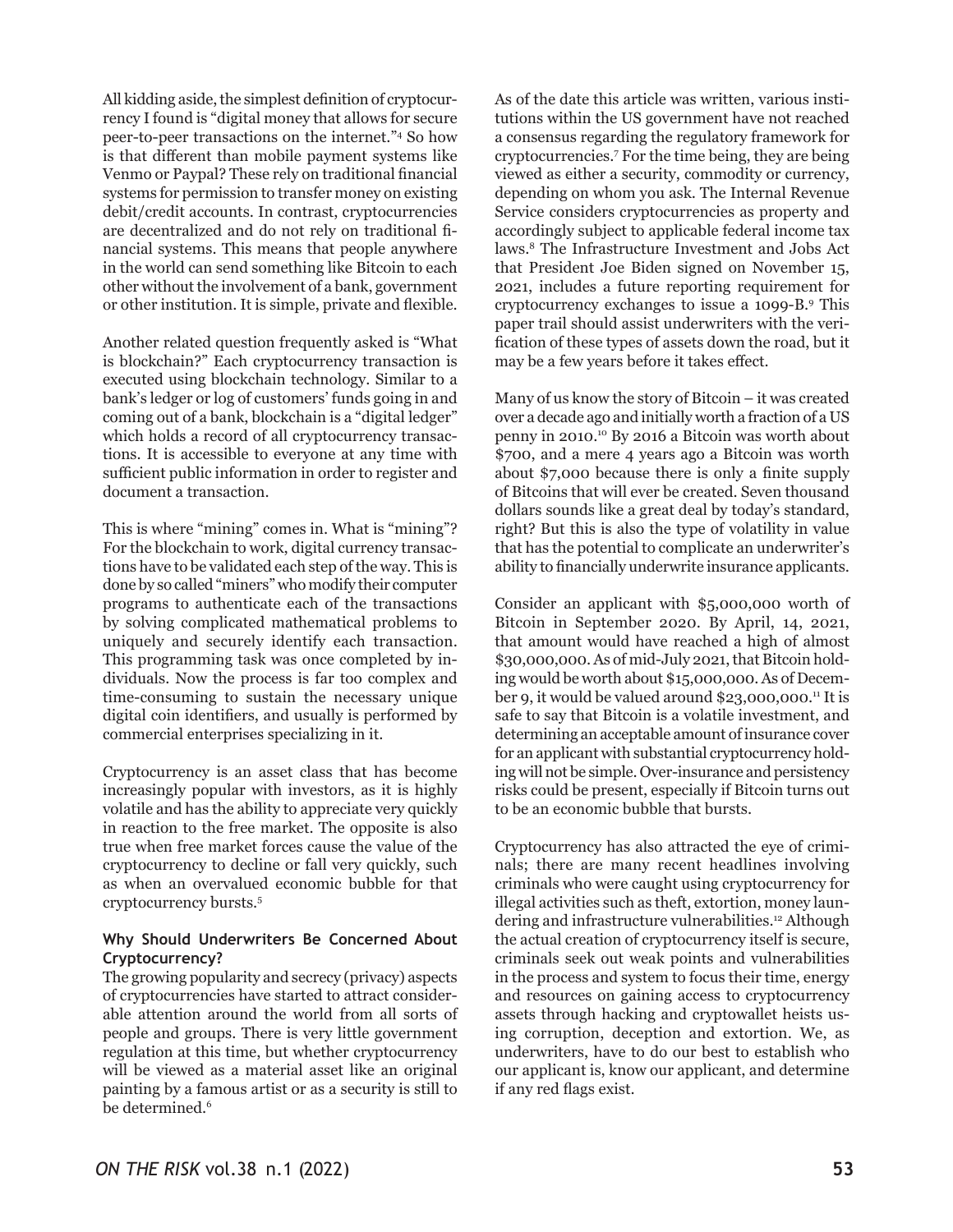As an example, Ramon Abbas (more popularly known as "Hushpuppi") is a Nigerian national and influencer on Instagram with 2.5 million followers. He flaunted his extravagant lifestyle on social media: private jets, luxury cars, vacations, etc. He is now in the US facing charges of conspiring to launder hundreds of millions of dollars from a variety of cybercrime schemes and possibly involving North Korean hackers.<sup>13</sup> As an industry, we certainly do not want exposure to these types of situations.

#### **What Can Underwriters Do?**

First, we need to be aware of the potential for problems, and this is why we are addressing the topic of cryptocurrency and raising awareness. Your company (including underwriting, legal, risk and anti-money laundering personnel) might consider establishing guardrails, and here is a partial list of considerations:

- If the amount being currently applied for and the total line can be financially justified for the stated purpose without including an applicant's cryptocurrency holding, it is probably acceptable to proceed without additional concerns for all face amounts and total lines.
- If the financial justification of an applicant's cryptocurrency value is needed to justify the amount and total line, consider obtaining proof of current ownership – account, address and/or cryptowallet. As mentioned earlier, this could become easier as government reporting requirements are implemented.
- Underwriters should make sure that financial reporting is required only from sources involving directly conducted transactions on exchanges where people buy, sell and trade cryptocurrency. These are the sources that make the most sense for understanding what cryptocurrency assets an applicant has. Requiring reporting from ancillary vendor groups like miners and digital wallet repositories is as meaningless as mandating that the electric company for Merrill Lynch provide information on stock trades.
- It makes sense for direct insurers to take a fresh look at the financial verification forms/interview questions when it comes to applicants providing detailed breakdowns of their net worth. Is their current wording going to properly capture whether or not an applicant has substantial cryptocurrency holdings?
- If an applicant's cryptocurrency holdings must be included in order to financially justify the amount applied for and total line, consider looking at both the current value of those holdings and also a rolling average over a longer period of time. Can the total line be financially justified

using the lower of these two figures? If not, how close or far apart are you?

- If cryptocurrency is a considerable percentage of an applicant's total net worth, proceed with caution. Consider completing a thorough web search of the applicant to investigate and establish any risk of fraudulent activity or other concerning background.
- If you work for a company with an anti-moneylaundering department, consider discussing with them. When in doubt, consider also consulting with your legal and/or risk teams.
- With so many cryptocurrencies available, consider developing a limited list of cryptocurrencies that you feel are firmly established based on your corporate risk tolerance and stick with those only.
- Carefully vet any case involving a foreign national or politically exposed person with heavy cryptocurrency holdings. This can be done with Office of Foreign Assets Control (OFAC) searches.

#### **Conclusion**

Cryptocurrencies are a novel form of asset that is growing and becoming popular, yet the dynamics of this class of asset are still changing, uncertain and vulnerable to crime. Underwriters need to determine if an applicant's cryptocurrency holding is a significant factor in the financial profile and net worth as part of their typical financial underwriting workup. If the applicant has significant investment in cryptocurrencies, the underwriter should investigate this further as they evaluate the whole picture of an applicant's finances and reasonable life insurance needs. Assistance and support from other internal insurance resources, including underwriting, legal, risk and anti-money-laundering personnel, are suggested.

#### **Notes**

- 1. www.ig.com/en/news-and-trade-ideas/other-news/top-10-alternativecurrencies-190605.
- 2. en.wikipedia.org/wiki/Bitcoin.
- 3. www.investopedia.com/tech/most-important-cryptocurrencies-otherthan-bitcoin/.
- 4. www.coinbase.com/learn/crypto-basics/what-is-cryptocurrency.
- 5. www.cnn.com/2021/09/30/investing/foreseeable-future-cryptocurrency/index.html.
- 6. www.jdsupra.com/legalnews/nfts-but-is-it-art-or-a-security-1053589/.
- 7. www.skadden.com/insights/publications/2021/09/quarterly-insights/ cryptocurrency-regulation-and-enforcement-at-the-us-federal-andstate-levels.
- 8. www.investopedia.com/cryptocurrency-regulations-around-theworld-5202122.
- 9. time.com/nextadvisor/investing/cryptocurrency/infrastructure-billcrypto-taxes/.
- 10. en.wikipedia.org/wiki/History\_of\_bitcoin.
- 11. www.statmuse.com/money/ask/bitcoin+price.
- 12. swiftheadline.com/what-to-do-if-your-bitcoin-ether-or-other-cryptocurrency-gets-stolen/.
- 13. www.forbes.com/sites/daviddawkins/2021/02/19/nigerian-influencer-ramon-hushpuppi-abbas-laundered-funds-for-north-korean-hackers-says-us-department-of-justice/?sh=46c961311dd5.